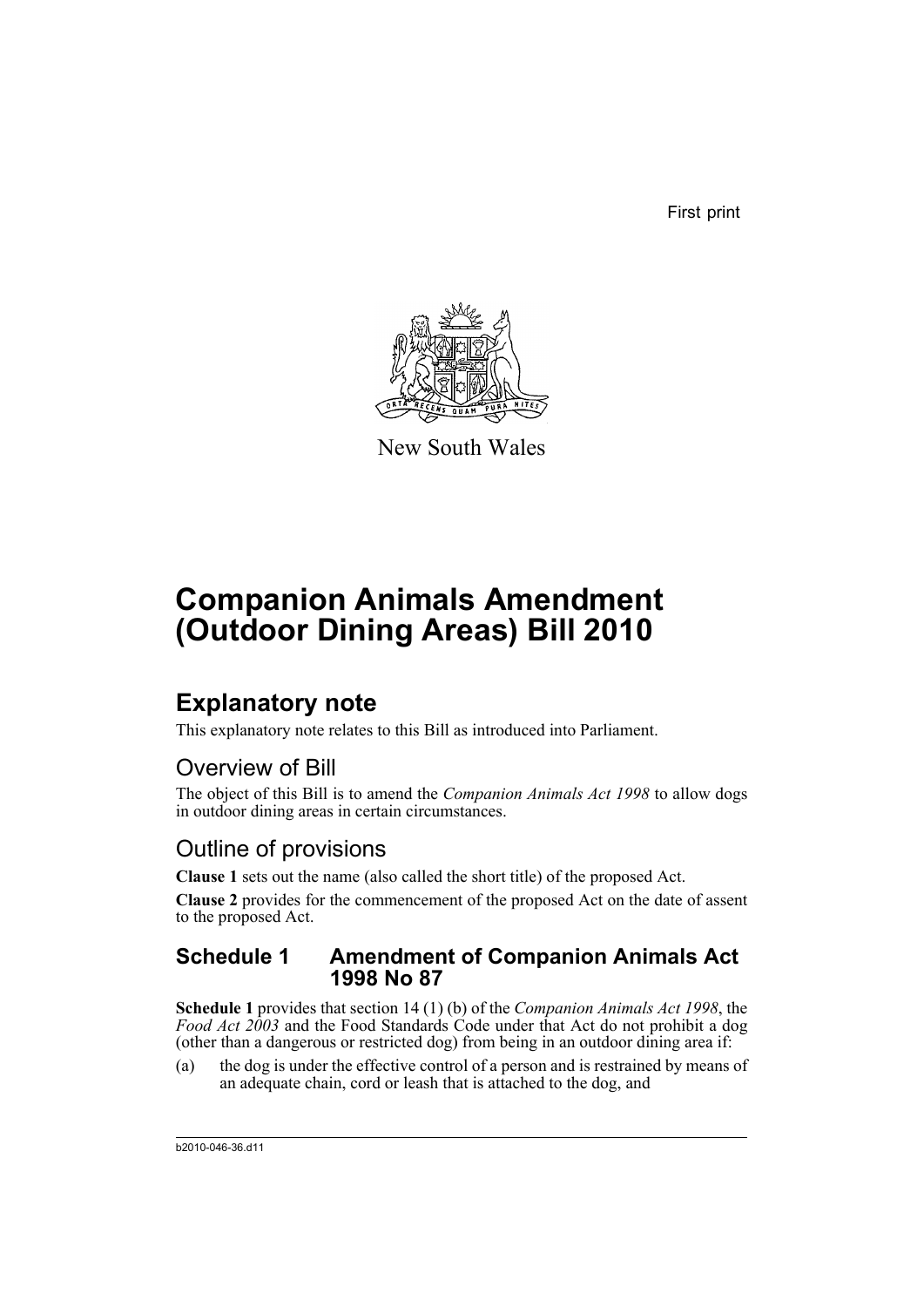Companion Animals Amendment (Outdoor Dining Areas) Bill 2010

Explanatory note

- (b) the person does not feed the dog or permit the dog to be fed, and
- (c) the dog is kept on the ground.

The proposed provision does not confer any entitlement on a person accompanied by a dog to use any table and chairs or other apparatus provided in an outdoor dining area by a food business without the permission of the operator of the food business.

An *outdoor dining area* is defined as an area that is used for the consumption of food by humans that is not enclosed and that can be entered by the public without passing through an enclosed area in which dogs are prohibited by the *Companion Animals Act 1998*, the *Food Act 2003* or the Food Standards Code under that Act, but does not include any part of an area that is used for the preparation of food.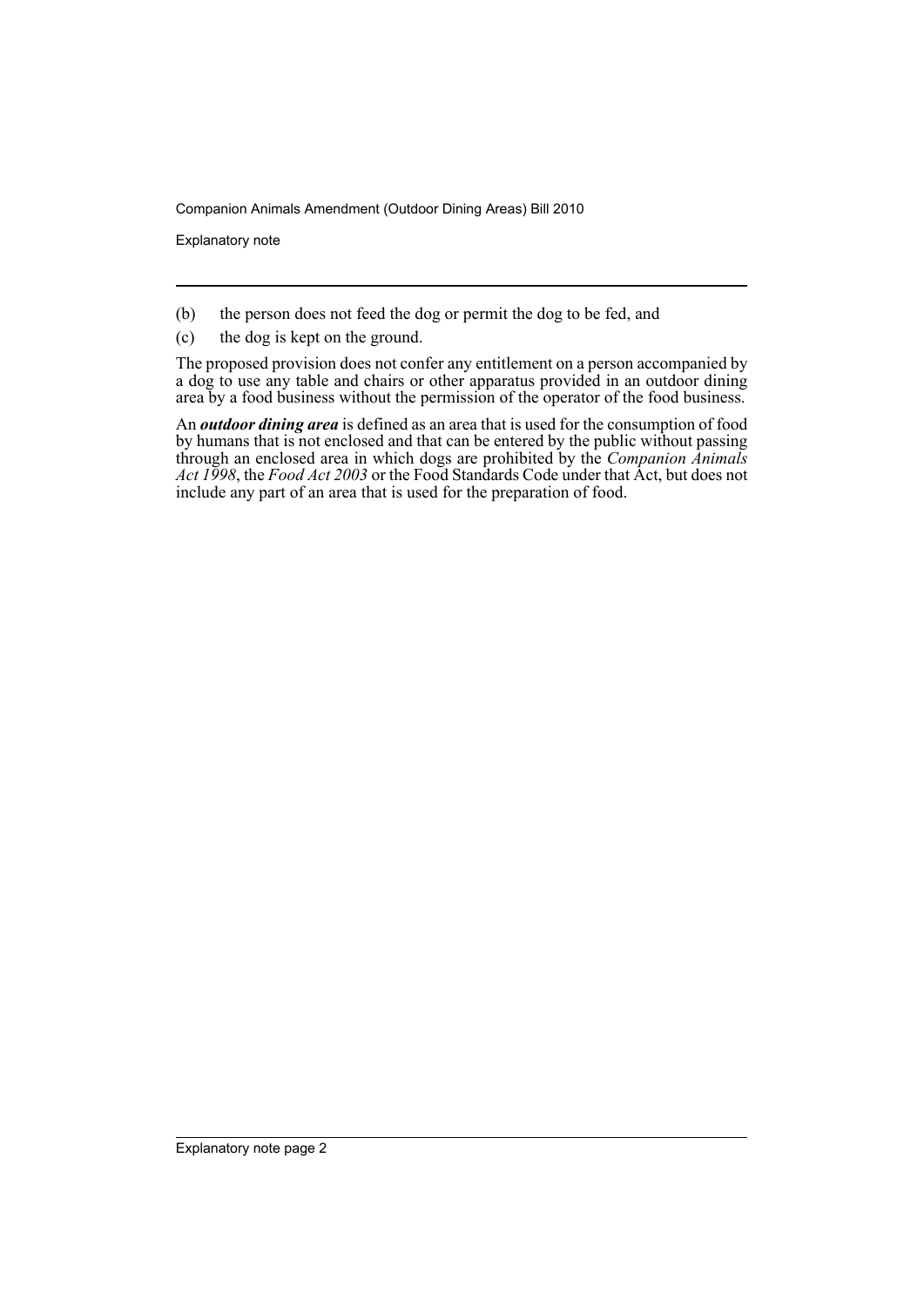First print



New South Wales

# **Companion Animals Amendment (Outdoor Dining Areas) Bill 2010**

### **Contents**

|                                                          | Page |
|----------------------------------------------------------|------|
| 1 Name of Act                                            |      |
| 2 Commencement                                           |      |
| Schedule 1 Amendment of Companion Animals Act 1998 No 87 | 3.   |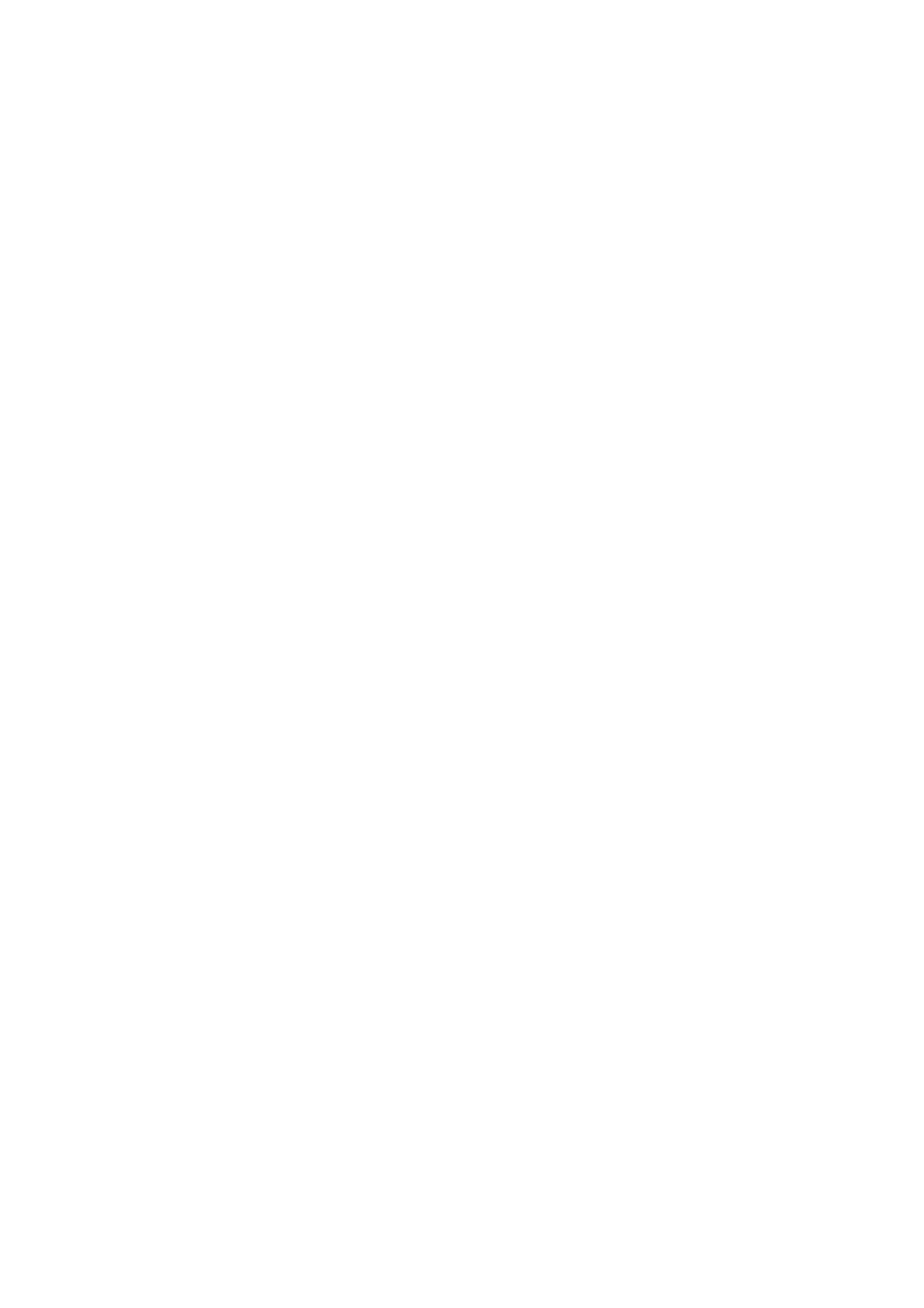

New South Wales

# **Companion Animals Amendment (Outdoor Dining Areas) Bill 2010**

No , 2010

#### **A Bill for**

An Act to amend the *Companion Animals Act 1998* to allow dogs in outdoor dining areas in certain circumstances.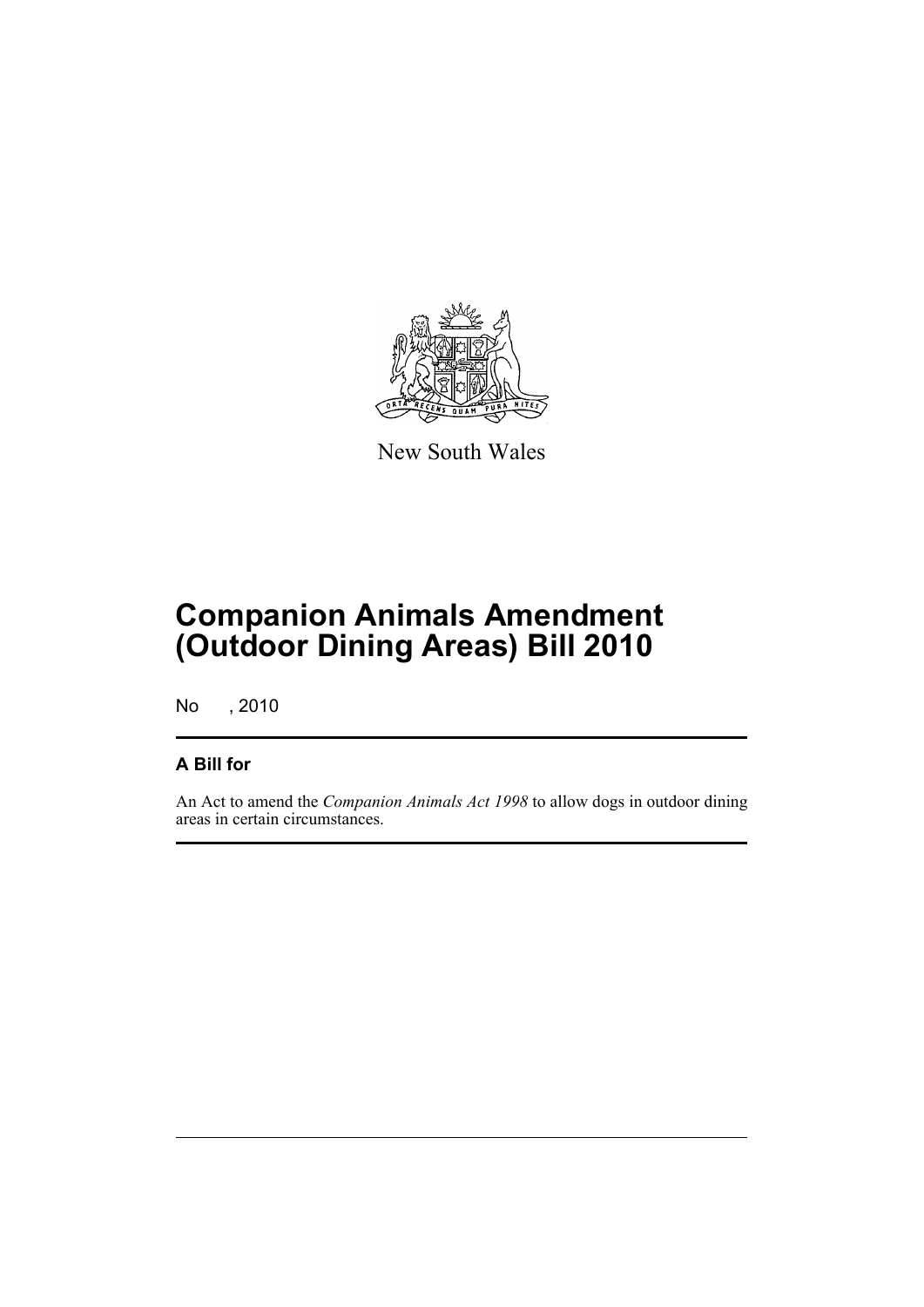<span id="page-5-1"></span><span id="page-5-0"></span>

| The Legislature of New South Wales enacts:                                        | 1                   |
|-----------------------------------------------------------------------------------|---------------------|
| Name of Act                                                                       |                     |
| This Act is the Companion Animals Amendment (Outdoor Dining<br>Areas) $Act$ 2010. | 3<br>$\overline{4}$ |
| Commencement                                                                      | 5                   |
| This Act commences on the date of assent to this Act.                             | 6                   |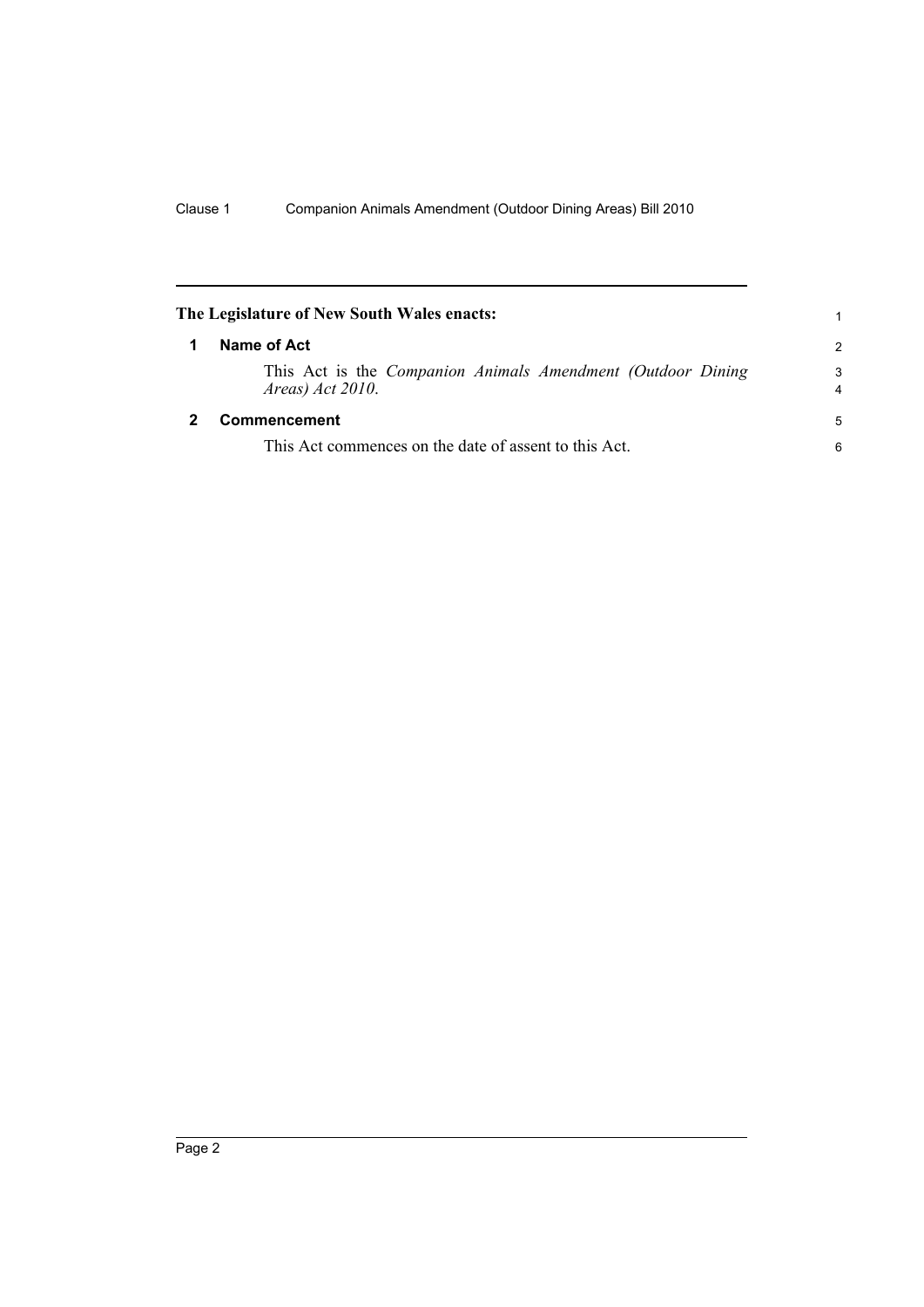Companion Animals Amendment (Outdoor Dining Areas) Bill 2010

Amendment of Companion Animals Act 1998 No 87 Schedule 1

<span id="page-6-0"></span>

| <b>Schedule 1</b> |                          |                                                                         | <b>Amendment of Companion Animals Act</b><br>1998 No 87                                                                                                                                                                                                                                                       | $\mathbf{1}$<br>$\overline{c}$          |  |  |
|-------------------|--------------------------|-------------------------------------------------------------------------|---------------------------------------------------------------------------------------------------------------------------------------------------------------------------------------------------------------------------------------------------------------------------------------------------------------|-----------------------------------------|--|--|
|                   | <b>Section 14A</b>       |                                                                         |                                                                                                                                                                                                                                                                                                               |                                         |  |  |
|                   | Insert after section 14: |                                                                         |                                                                                                                                                                                                                                                                                                               |                                         |  |  |
| 14A               |                          | Dogs not prohibited in outdoor dining areas in certain<br>circumstances |                                                                                                                                                                                                                                                                                                               |                                         |  |  |
|                   | (1)                      | if:                                                                     | The relevant legal restrictions do not prohibit a dog (other than a<br>dangerous or restricted dog) from being in an outdoor dining area                                                                                                                                                                      | $\overline{7}$<br>8<br>$\boldsymbol{9}$ |  |  |
|                   |                          | (a)                                                                     | the dog is under the effective control of some competent<br>person and is restrained by means of an adequate chain,<br>cord or leash that is attached to the dog, and                                                                                                                                         | 10<br>11<br>12                          |  |  |
|                   |                          | (b)                                                                     | the person does not feed the dog or permit the dog to be<br>fed, and                                                                                                                                                                                                                                          | 13<br>14                                |  |  |
|                   |                          | (c)                                                                     | the dog is kept on the ground.                                                                                                                                                                                                                                                                                | 15                                      |  |  |
|                   | (2)                      |                                                                         | This section does not confer any entitlement on a person<br>accompanied by a dog to use any table and chairs or other<br>apparatus provided in an outdoor dining area by a food business<br>(within the meaning of the <i>Food Act 2003</i> ) without the<br>permission of the operator of the food business. | 16<br>17<br>18<br>19<br>20              |  |  |
|                   | (3)                      |                                                                         | The <i>relevant legal restrictions</i> are:                                                                                                                                                                                                                                                                   | 21                                      |  |  |
|                   |                          | (a)                                                                     | section 14 $(1)$ $(b)$ , and                                                                                                                                                                                                                                                                                  | 22                                      |  |  |
|                   |                          | (b)                                                                     | the <i>Food Act 2003</i> and the Food Standards Code (within<br>the meaning of that Act).                                                                                                                                                                                                                     | 23<br>24                                |  |  |
|                   | (4)                      |                                                                         | An <i>outdoor dining area</i> is an area that:                                                                                                                                                                                                                                                                | 25                                      |  |  |
|                   |                          | (a)                                                                     | is used for the consumption of food by humans, and                                                                                                                                                                                                                                                            | 26                                      |  |  |
|                   |                          | (b)                                                                     | is not enclosed, and                                                                                                                                                                                                                                                                                          | 27                                      |  |  |
|                   |                          | (c)                                                                     | can be entered by the public without passing through an<br>enclosed area in which dogs are prohibited by this Act or<br>the other relevant legal restrictions,                                                                                                                                                | 28<br>29<br>30                          |  |  |
|                   |                          |                                                                         | but does not include any part of an area that is used for the<br>preparation of food.                                                                                                                                                                                                                         | 31<br>32                                |  |  |